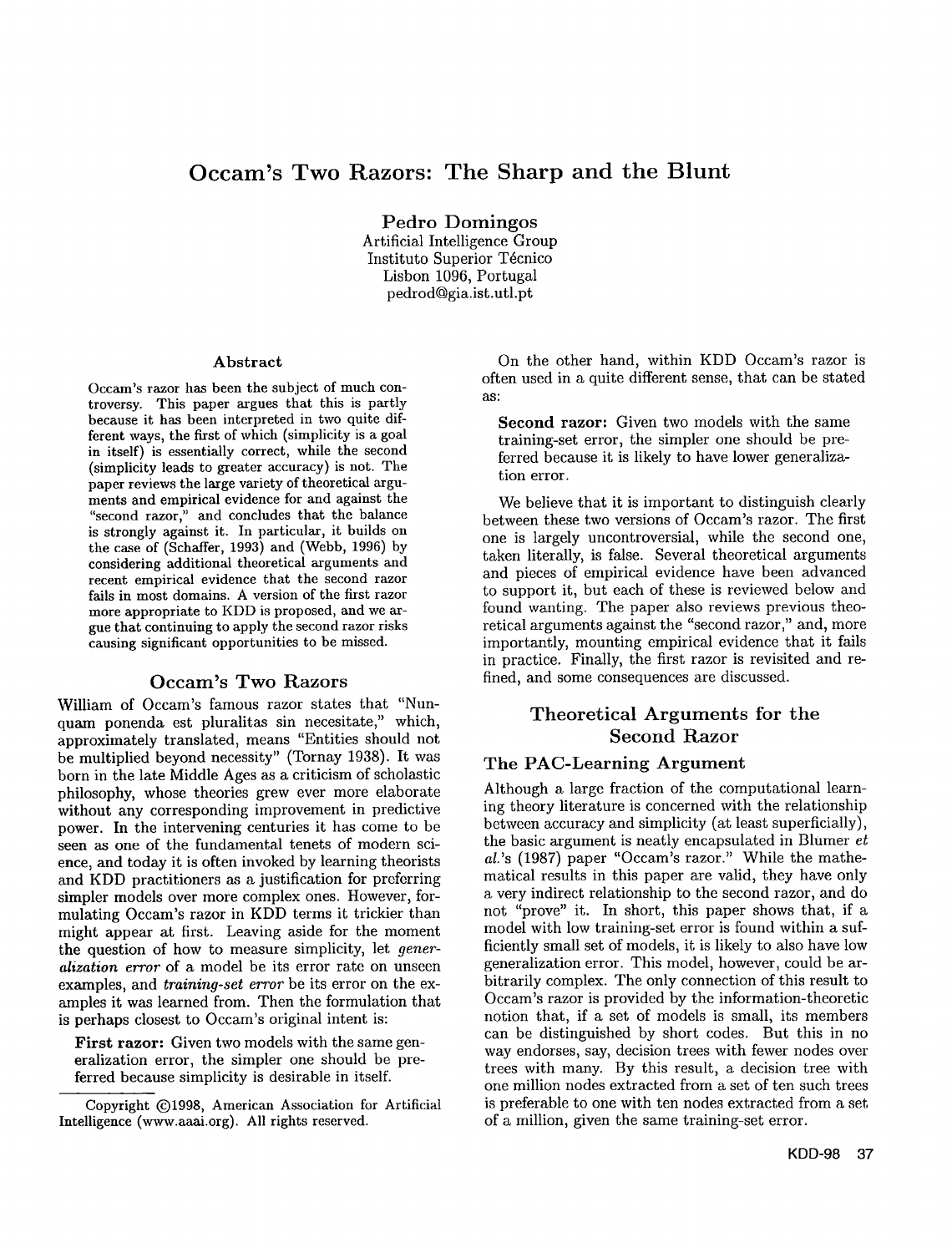Put another way, the results in (Blumer *et al.* 1987) only say that if we select a sufficiently small set of modcls prior to looking at the data, and by good fortune **one** of those models closely agrees with the data, we can be confident that it will also do well on future data. The theoretical results give no guidance as to how to select that set of models.

#### **The Bayesian Argument**

Claims of a general theoretical foundation for preferring simple models can also be found in the statistical and pattern recognition literature. While the details vary, they typically take the form of an approximation to the optimal prediction procedure of Bayesian model averaging (Bernardo & Smith 1994; Chickering & Heckerman 1997) that results in evaluating candidate models according to a sum of two terms: an error or likelihood term, and a term penalizing the complexity of the model. Criteria of this type include AIC (Akaike 1978), BIC (Schwarz 1978), and many others. Similar criteria with an information-theoretic interpretation, like MML (Wallace & Boulton 1968) and MDL (Rissanen 1978) are discussed below.

Consider BIC, the first criterion to be explicitly proposed as an approximation to Bayesian model averaging. Leaving aside the fact that BIC involves a sequence of approximations and assumptions that may or may not be valid in practice (e.g., an infinite sample), its use of a complexity penalty does not imply that simpler models are more probable, because BIC computes probabilities for model *structures,* as opposed to models. This distinction is important, *ax+b* and *ax2 +bx+c* are model structures; each can be instantiated by many different models, for example  $5x + 2$  and  $3x^2 + x + 10$ . BIC approximates the marginal likelihood of a model structure, which is the average of the likelihoods of all the models that instantiate it (weighted by their prior probahilities given the model structure). BIC penalizes the model structure's dimension because higherorder spaces effectively contain many more models than lower-order ones, and thus contain many more lowlikelihood models along with the "best" one(s). (In precise terms, higher-order model structures have a higher VC dimension (Haussler 1988); or, considering finiteprecision numbers, they literally contain more models.) For example, the model space defined by  $ax^2 + bx + c$ contains many more models than the one defined by  $ax + b$ . Thus, if the correct model is  $3x^2 + x + 10$ , the quadratic structure is correspondingly the correct one, but it may still appear less likely than the linear structure, because the high likelihood of the  $3x^2 + x + 10$ model will be averaged with a large number of vanishingly small likelihoods corresponding to the many poor quadratic models that are possible. However, this has no bearing on the likelihood of the  $3x^2 + x + 10$  model; it will still be more likely than any linear model, irrespective of its quadratic degree. Thus, choosing a model structure according to BIC and then instantiating the parameters can lead to a suboptimal model.

Similar remarks apply to the more recent work of MacKay (1992). The "Occam factors" that appear in his evidence framework penalize *model structures* with many parameters, as opposed to models, and can also lead to suboptimal choices.

#### **The Information-Theoretic Argument**

The minimum description length (MDL) principle (Rissanen 1978) is perhaps the form in which the second razor is most often applied (e.g., (Quinlan & Rivest 1989)). According to this principle, the "best" model is the one which minimizes the total number of bits needed to encode the model and the data. The MDL principle is appealing because it reduces two apparently incommensurable attributes of a model (error rate and complexity) to the same form: bits of information. However, there is no guarantee that it will select the most accurate model. Rissanen simply proposes it as a fundamental principle. The closely-related minimum message length (MML) principle (Wallace & Boulton 1968) derived by taking the logarithm of Bayes' theorem and noting that, according to information theory (Cover  $\&$ Thomas 1991), logarithms of probabilities can be seen as (minus) the lengths of the most efficient codes for the corresponding events. This has led some researchers to believe that a trade-off between error and complexity is "a direct consequence of Bayes' theorem, requiring no additional assumptions" (Cheeseman 1990). However, this belief is founded on a confusion between assigning the shortest codes to the most probable hypotheses and *a priori* considering that the syntactically simplest models in the representation being used (e.g., the decision trees with fewest nodes) are the most probable ones. If they have higher priors, more complex models can be assigned shorter codes, but this obviously does not imply any preference for simpler models in the original representation (e.g., if the model with highest prior is a decision tree with a million nodes, it can be assigned a 1-bit code, without this implying any preference for small trees.)

Information theory, whose goal is the efficient use of a transmission channel, has no direct bearing on KDD, whose goal is to infer predictive and comprehensible models from data. Having assigned a prior probability to each model in the space under consideration, we can always recode all the models such that the most probable ones are represented by the shortest bit strings. However, this does not make them more predictive, and is unlikely to make **them** more comprehensible.

# **Theoretical Arguments Against the Second Razor**

# **"Zero-Sum" Arguments**

A uumber of well-known theoretical results have been established which imply that the second razor cannot be true. These results include Schaffer's (1994) conservation law of generalization performance and Wolpert's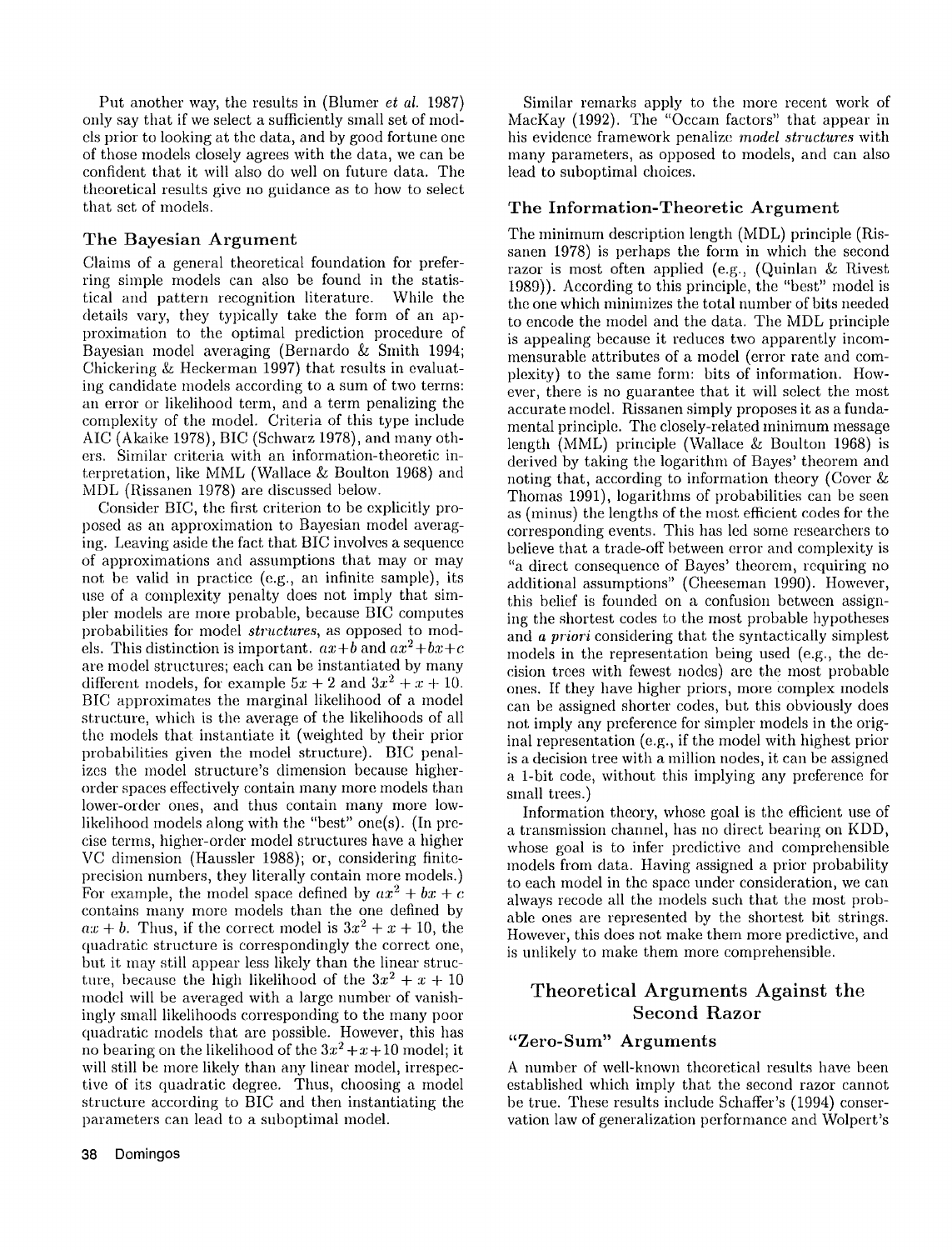(1996) "no free lunch" theorems, and are in turn implicit in Mitchell's (1980) demonstration that bias-free learning is impossible. In essence, they imply that, for every domain where a simpler model is more accurate than a more complex one, there exists a domain where **the** reverse is true, and thus that no argument about **which** is preferable in general can be made. Although **these** results negate the second razor in a mathematical sense, they still leave open the possibility that it will apply in most (or all) real-world domains (Rao, Gordon, & Spears 1995). This is a matter for empirical study, which the next two sections address.

### **The Vapnik-Chervonenkis Dimension**

In his sophisticated theory of learning, Vapnik (1995) shows that the generalization ability of a class of models is not a function of its number of parameters, but of its VC dimension. Although the two are sometimes related, in general they are not. Model structures with a very large number of parameters can generalize quite reliably, if constrained in other ways. The model structure  $class = sign(\sin ax)$ , with a single parameter, has an infinite VC dimension, because it can discriminate an arbitrarily large, arbitrarily labeled set of points on the  $x$  axis (Vapnik 1995, p. 78).

## Overfitting Is Due to Multiple **Testing**

According to conventional wisdom, overfitting is caused by overly complex models, and Occam's razor combats it by introducing a preference for simpler ones. However, Cohen and Jensen (1997) have shown that overfitting in fact arises not because of complexity *per se,* but because attempting a large number of models leads to a high probability of finding a model that fits the training data well purely by chance. Attempting 10 complex models incurs a smaller risk of overfitting than attempting 100 simple ones. Overfitting is thus best combatted not by the second razor, but by taking this multiple testing phenomenon into account when scoring candidate models (Jensen & Schmill 1997; Domingos 1998).

### **Bias-Variance**

Schuurmans *et al.* (1997) have shown that complexitypenalty methods assume a particular bias-variance profile, and that if the true profile does not correspond to **the** postulated one systematic underfitting or overfitting will result. Thus these methods can only be optimal in very specific cases.

# Empirical Evidence for the Second Razor

Arguably, most KDD researchers who routinely apply **the** second razor do not believe that it is universally true, but simply that it generally applies in practice. For example, Piatetsky-Shapiro (1996) argues that "Occam's razor is not 'ALWAYS' true - but is mostly true in most real-world situations." This section and the next attempt to determine if this is indeed the case.

### **Pruning**

A simple empirical argument for the second razor might be stated as "Pruning works." Indeed, pruning often leads to models that are both simpler and more accurate than the corresponding unpruned ones (Mingers 1989). However, it can also lead to lower accuracy (Schaffer 1993). It is easy to think of simple problems where pruning can only hurt accuracy (e.g., applying a decision tree algorithm like C4.5 to learning a noise-free, diagonal frontier). More importantly, as mentioned above, Cohen and Jensen (1997) have shown persuasively that pruning should not be seen as a correction of overly complex models, but as an effective reduction of the number of models attempted. In a related paper, Jensen and Schmill (1997) have shown empirically that correcting for multiple testing when pruning leads to better results than MDL and related methods.

### **The** 1R Algorithm

In an oft-cited paper, Holte (1993) observes that a decision tree containing a single node can sometimes come reasonably close to C4.5 in accuracy. However, in Holte's experiments his 1R ("l-rule") algorithm was average 5.7% less accurate than C4.5, which is hardly negligible. The closest results to C4.5 were obtained by the  $1R*$  measure, which finds the accuracy of the best possible 1-rule by looking at the test set. These results appear to have led to some confusion. As Holte points out, 1R\* is a *measure,* not an algorithm; it makes no sense to consider its accuracy "competitive" with C4.5's. A similar measure for decision trees would always achieve the Bayes rate (lowest error possible). most, these experiments suggest that the advantage of going to more complex models is small; they do not imply that simpler models are better (Elomaa 1994). However, as we shall see below, more recent results call even this conclusion into question.

## **Other Low-Variance** Algorithms

More generally, several pieces of recent work (e.g., (Friedman 1996; Domingos & Pazzani 1997)) have suggested that simple learners like the naive Bayesian clas- ~;fier or the perceptron will often do better than more ~omplex ones because, while having a higher systematic error component (the bias), they are less prone to random fluctuations (the variance). Again, these results do not imply a preference for simpler models, but for restricting search. Suitably constrained, decision-tree or rule induction algorithms can be as stable as simpler ones, and more accurate. Theory revision systems (e.g., (Ourston & Mooney 1994)) are an example this: they can produce accurate theories that are quite complex with comparatively little search, by making incremental changes to an initial theory that is already complex.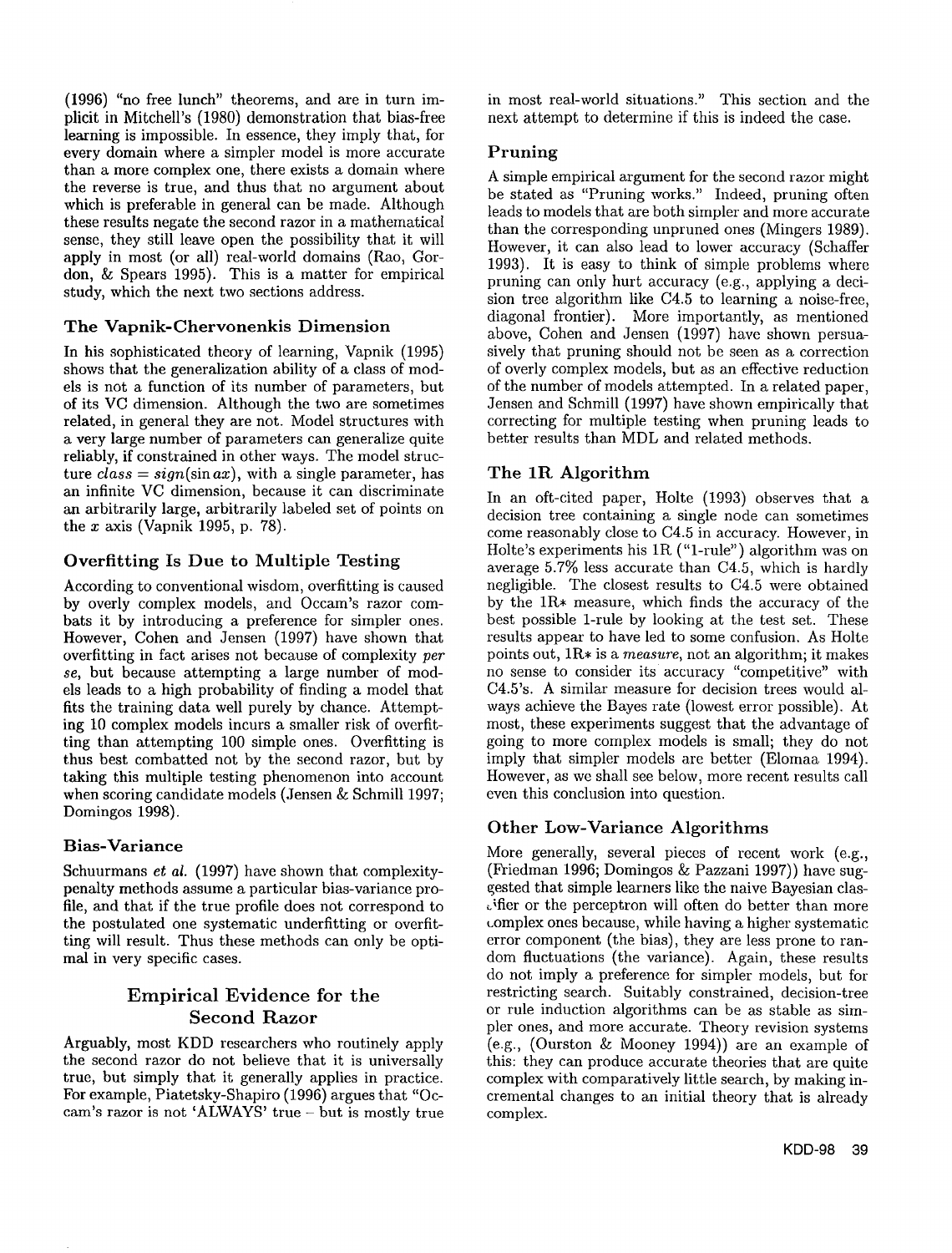#### **Physics, Etc.**

The second razor is often justified by pointing to its success in the "hard" sciences. (Although these arguments are fuzzier, they should still be addressed, because they form a large part of the razor's appeal.) A popular example comes from astronomy, where it favors Copernicus' model of the solar system over Ptolemy's. Ironically, in terms of predictive error the two models are indistinguishable, since they predict the same trajectories. Copernicus's model is preferable on the intrinsic merits of simplicity (first razor). An alternative, slightly humorous example is provided by flat earth vs. spherical earth. The second razor clearly favors the fiat earth theory, being a linear model, while the spherical one is quadratic and no better at explaining everyday observations in the Middle Ages.

Another favorite example is relativity vs. Newton's laws. The following passage is from (Cover & Thomas 1991):

In the end, we choose the simplest explanation that is consistent with the observed data. For example, it is easier to accept the general theory of relativity than it is to accept a correction factor of  $c/r^3$  to the gravitational law to explain the precession of the perihelion of Mercury, since the general theory explains more with fewer assumptions than does a "patched" Newtonian theory.

In fact, the general theory of relativity makes more assmnptions than Newton's gravitational law, and is far more complex, so this cannot be the reason for preferring it. The preference comes from the fact that the  $c/r^3$  factor *is* a patch, applied to (over)fit the theory to a particular observation. As Pearl (1978) insightfully notes:

It would, therefore, be more appropriate to connect credibility with the nature of the selection proce dure rather than with properties of the final product. When the former is not explicitly known ... simplicity merely serves as a rough indicator for the type of processing that took place prior to discovery.

Yet another example is Maxwell's four concise and elegant equations of electromagnetism. In fact, these equations are concise and elegant only in the notation of differential operators that was introduced many years after his death. In their original form, they were long and unwieldy, leading Faraday to complain of their incomprehensibility, which precluded him from empirically testing them.

The list goes on. In any case, the fact that comparatively simple equations have proved successful in modcling many physical phenomena is no indication that the same will be true in the large variety of areas KDD is being applied to—medicine, finance, earth sensing, molecular biology, marketing, process control, fault detection, and many others.

# **Empirical Evidence Against the Second Razor**

Several authors have carried out experiments that directly or indirectly investigate the relationship between simplicity and accuracy, and obtained results that contradict the second razor. Fisher and Schlimmer (1988) observed that concept simplification only sometimes improved accuracy in the ID3 and COBWEB systems, and that this was dependent on the training set size and the degree of dependence of the concept on the attributes. Murphy and Pazzani (1994) induced all consistent decision trees for a number of small, noise-free domains, and found that in many cases the smallest trees were not the most accurate ones. Schaffer (1993) conducted a series of experiments showing that pruning can increase error, and that this effect can increase with the noise level. Quinlan and Cameron-Jones (1995) and Murthy and Salzberg (1995) found that excessive search often leads to models that are simultaneously simpler and less accurate. Webb (1996; 1997) showed that, remarkably, the accuracy of decision trees on common datasets can be consistently increased by grafting additional nodes onto the tree, even after the data has been perfectly fit. Chickering and Heckerman (1997) compared several different methods for approximating the likelihood of simple Bayesian model structures, and found that the BIC/MDL approach was ahnost always the least accurate one. Lawrence *et al.* (1997) conducted experiments with backpropagation in synthetic domains, and found that training neural networks larger than the correct one led to lower errors than training networks of the correct size.

Another source of evidence against the second razor is the growing number of practical machine learning systems that achieve reductions in error by learn-<br>ing more complex models. Vapnik's (1995) suping more complex models. port vector machines learn polynomials of high degree (and resulting feature spaces of dimension up to 1016), and outperformed simpler state-of-the-art models in the USPS handwritten digit recognition database. Cestnik and Bratko (1988), Gams (1989) and Datta and Kibler (1995) show how redundancy can improve noise resistance and therefore accuracy. Domingos' (1996) RISE system consistently outperforms  $CN2$  and C4.5/C4.5RULES on common datasets by inducing substantially more complex rule sets. Webb's abovementioned decision-tree grafting is another example. Schuurmans (1997) has proposed a geometric evaluation measure that markedly outperforms complexitypenalty ones in polynomial regression tasks.

Arguably, practical experience with MDL-based systems themselves provides evidence against the second razor. For example, after spending considerable effort to find a good coding for trees and examples, Quinlan and Rivest (1989) found that better results were obtained by introducing an *ad hoc* coefficient to reduce the penalty paid by complex decision trees.

Finally, the success of multiple-model approaches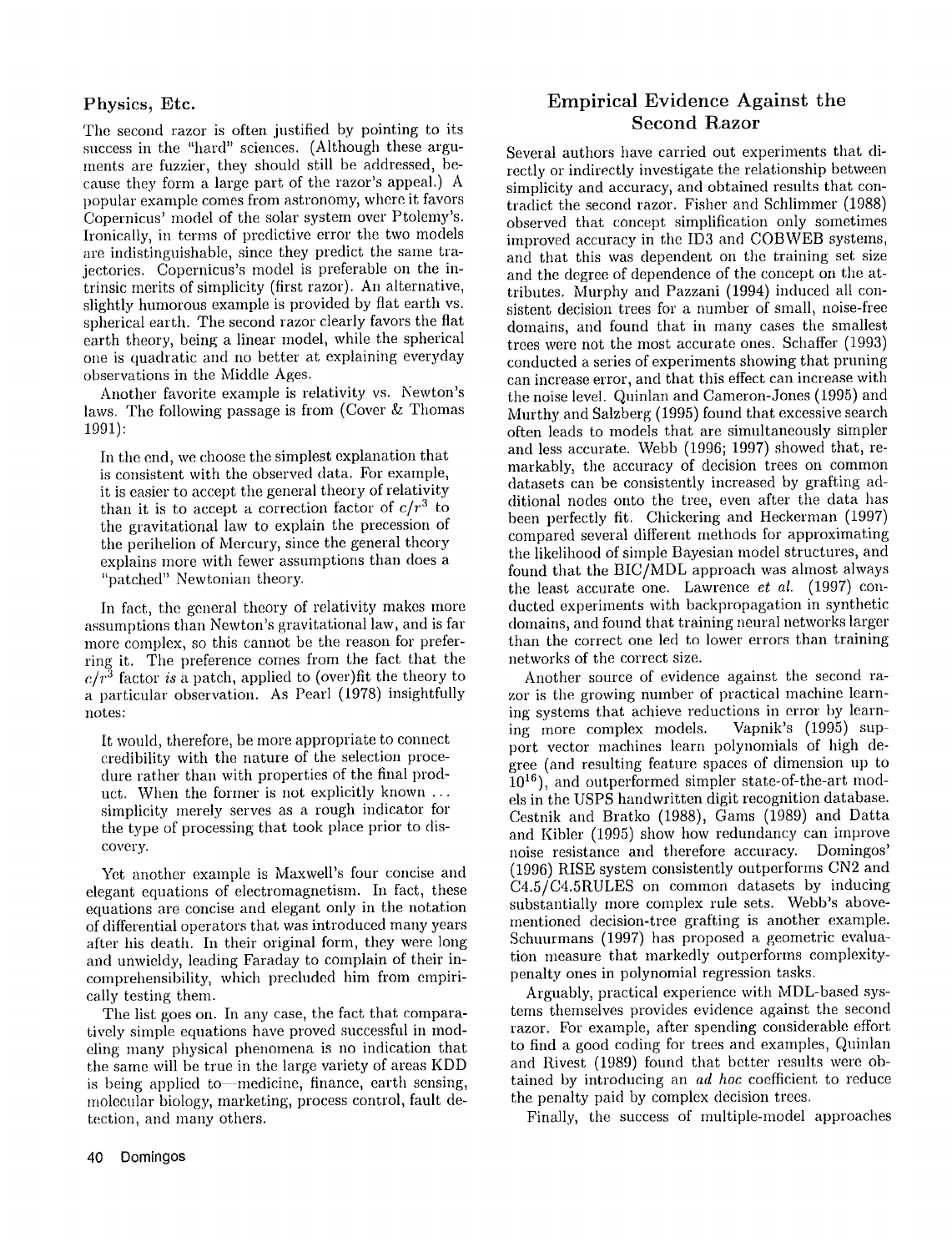in almost all commonly-used datasets (e.g., (Quinlan 1996)) shows that large error reductions can systematically result from sharply increased complexity. In particular, Rao and Potts (1997) show how bagging builds accurate frontiers from CART trees that approximate them poorly, and Domingos (1997b) shows how a single model learned by emulating the behavior of a bagged ensemble is both more complex and more accurate than a model induced directly from the data by the same learner (C4.5RULES).

All of this evidence points to the conclusion that not only is the second razor not true in general; it is also typically false in the types of domains KDD has been applied to.

### The First Razor Revisited

The true reason for preferring simpler models is that they are easier for us to understand, remember and use (as well as cheaper for computers to store and manipulate). Thus the first razor is justified. However, simplicity and comprehensibility are not always equivalent. For example, a decision table (Langley 1996) may be larger than a similarly accurate decision tree, but more easily understood because all lines in the table use the same attributes. Induced models are also more comprehensible if they are consistent with previous knowledge, even if this makes them more complex (Pazzani, Mani, & Shankle 1997). A better form of the first razor would perhaps state that given two models with the same generalization error, the more comprehensible one should be preferred. What exactly makes a model comprehensible is largely domain-dependent, but also a matter for cognitive research.

### Discussion

All the evidence reviewed in this paper shows that, contrary to the second razor's claim, greater simplicity does **not** necessarily (or even typically) lead to greater accuracy. Rather, care must be taken to ensure that the algorithm does not perform more search than the data allows, but this search can (and often should) be performed among complex models, not simple ones.

The second razor can be trivially made true by, after the fact, assigning the simplest representations to the most accurate models found. However, this is of no help in finding those models in the first place. Using "simple model" as just another way of saying "probable model" or "model from a small space," as is often done in the literature, constitutes a multiplication of entities beyond necessity, and thus runs afoul of the first razor, which is as applicable to KDD research as to other branches of science. More importantly, it can lead to the misconception that simpler models in the initial, commonly-used representation (e.g., a decision tree or a list of rules) are for some reason more likely to be true.

The second razor will be appropriate when we really believe that the phenomenon under study has a sim-

ple model in the representation language used. But this seems unlikely for the domains and representations KDD typically deals with, and the empirical evidence bears this out. More often, the second razor seems to function as a poor man's substitute for domain knowledge--a way of avoiding the complexities of adjusting the system to the domain before applying it to the data. When this happens, overfitting may indeed be avoided by use of the second razor, but at the cost of detectable patterns being missed, and unnecessarily low accuracy being obtained. The larger the database, the likelier this is. Databases with millions or tens of millions of records potentially contain enough data to discriminate among a very large number of models. Applying the second razor when mining them risks rediscovering the broad regularities that are already familiar to the domain experts, and missing the second-order variations that are often where the payoff of data mining lies.

Systems that allow incorporation of domain constraints (e.g, (Clearwater & Provost 1990; Clark Matwin 1993; Lee, Buchanan, & Aronis 1998)) are alternative to blind reliance on simplicity. Incorporating such constraints can simultaneously improve accuracy (by reducing the search needed to find an accurate model) and comprehensibility (by making the results induction consistent with previous knowledge). Weak constraints are often sufficient ((Abu-Mostafa 1989; Donoho & Rendell 1996; Pazzani, Mani, & Shankle 1997); see also (Bishop 1995), Section 8.7). If we cept the fact that the most accurate models will not always be simple or easily understandable, we should allow an explicit trade-off between the two. Systems that first induce the most accurate model they can, and then extract from it a more comprehensible model of variable complexity (e.g., (Craven 1996; Domingos 1997a)) seem a promising avenue.

### **Conclusion**

Occam's razor can be interpreted in two ways: as favoring the simpler of two models with the same generalization error because simplicity is a goal in itself, or as favoring the simpler of two models with the same training-set error because this leads to lower generalization error. This paper found the second version to be provably and empirically false, and argued that in the first version simplicity is only a proxy for comprehensibility. A resulting prescription for KDD research and applications is to prefer simpler models only when we honestly believe the target phenomenon to be simple. Given that this is seldom the case in practice, we should instead seek to constrain induction using domain knowledge, and decouple discovering the most accurate (and probably quite complex) model from extracting comprehensible approximations to it.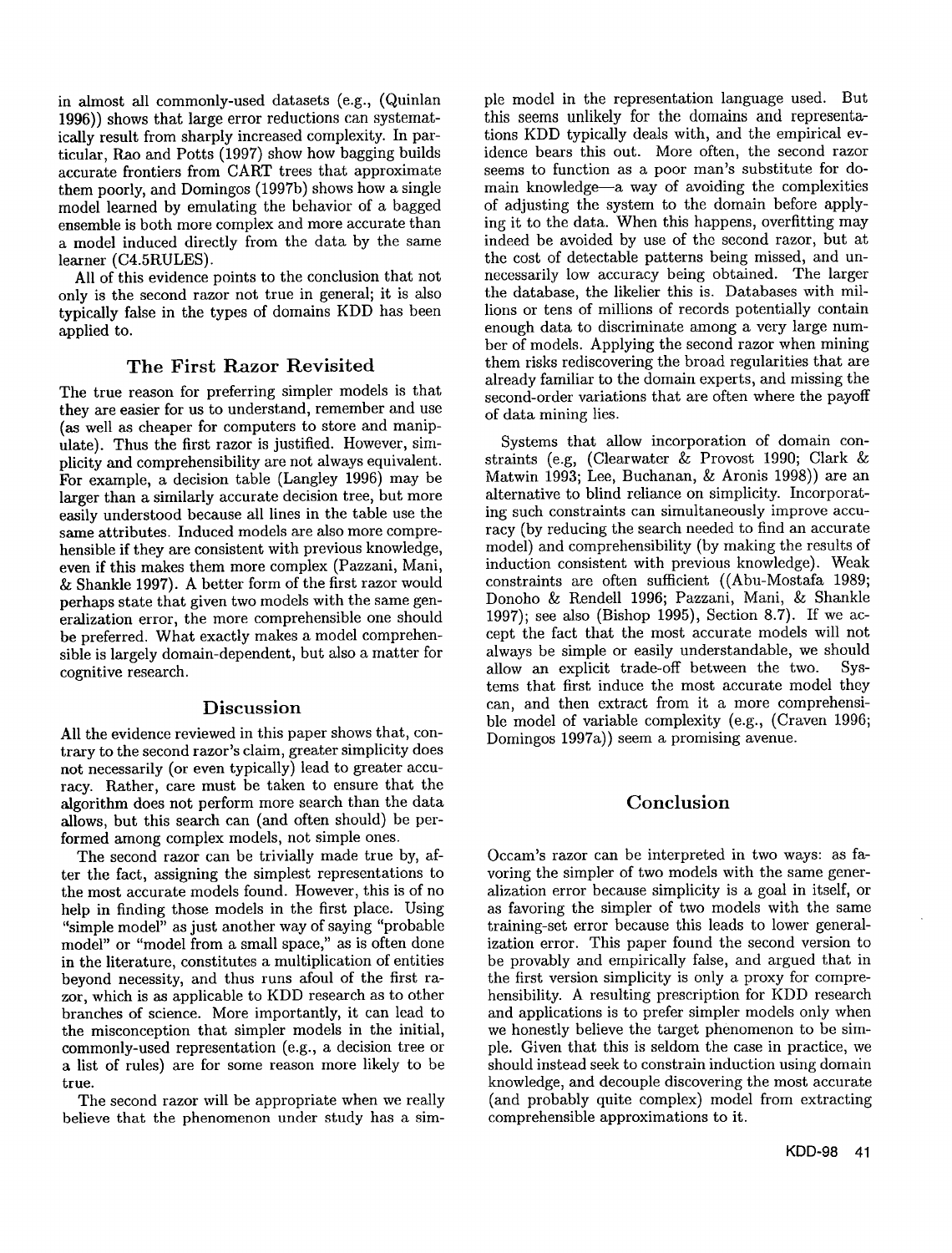### **References**

Abu-Mostafa, Y. S. 1989. Learning from hints in neural networks. *Journal of Complexity* 6:192-198.

Akaike, H. 1978. A Bayesian analysis of the minimum AIC procedure. Annals of the Institute of Statistical *Mathematics* 30A:9-14.

Bernardo, J. M., and Smith, A. F. M. 1994. *Bayesian Theory.* New York, NY: Wiley.

Bishop, C. M. 1995. *Neural Networks for Pattern Recognition.* Oxford, UK: Oxford University Press.

Blumer, A.; Ehrenfeucht, A.; Haussler, D.; and Warmuth, M. K. 1987. Occam's razor. *Information Processing Letters* 24:377 380.

Cestnik, B., and Bratko, I. 1988. Learning redundant rules in noisy domains. In *Proceedings of thc Eighth European Conference on Artificial Intelligence,* 348 356. Munich, Germany: Pitman.

Cheeseman, P. 1990. On finding the most probable model. In Shrager, J., and Langley, P., eds., *Computational Models of Scientific Discovery and Theory Formation.* San Mateo, CA: Morgan Kaufmann. 73– 95.

Chickering, D. M., and Heckerman, D. 1997. Efficent approximations for the marginal likelihood of Bayesian networks with hidden variables. *Machine Learning* 29:181-212.

Clark, P., and Matwin, S. 1993. Using qualitative models to guide inductive learning. In *Proceedings of the Tenth h~ternational Conference on Machine Learning,* 49-56. Amherst, MA: Morgan Kaufinann.

Clearwater, S., and Provost, F. 1990. RL4: A tool for knowledge-based induction. In *Proceedings of the Second IEEE International Conference on Tools for Artificial httelligence,* 24-30. San Jose, CA: IEEE Computer Society Press.

Cohen, P. R., and Jensen, D. 1997. Overfitting explained. In *Preliminary Papers of the Sixth International Workshop on Artificial httelligenee and Statistics,* 115-122. Fort Lauderdale, FL: Society for Artificial Intelligence and Statistics.

Cover, T. M., and Thomas, J. A. 1991. *Elements of Information Theory.* New York, NY: Wiley.

Craven, M. W. 1996. *Extracting Comprehensible Models from Trained Neural Networks.* Ph.D. Dissertation, Department of Computer Sciences, University of Wisconsin - Madison, Madison, WI.

Datta, P., and Kibler, D. 1995. Learning prototypical concept descriptions. In *Proceedings of the Twelfth h~ternational Conference on Machine Learning,* 158- 166. Tahoe City, CA: Morgan Kaufinann.

Domingos, P., and Pazzani, M. 1997. On the optimality of the simple Bayesian classifier under zero-one loss. *Machine Learning* 29:103-130.

Domingos, P. 1996. Unifying instance-based and rulebased induction. *Machine Learning* 24:141-168.

Domingos, P. 1997a. Knowledge acquisition from examples via multiple models. In *Proceedings of the Fourteenth International Conference on Machine* Learning, 98-106. Nashville, TN: Morgan Kaufmann. Domingos, P. 1997b. Why does bagging work? A Bayesian account and its implications. In *Proceedings of the Fourth International Conference on Knowledge Discovery and Data Mining,* 155-158. Newport Beach, CA: AAAI Press.

Domingos, P. 1998. A process-oriented heuristic for model selection. In *Proceedings of the Fifteenth International Conference on Machine Learning.* Madison, WI: Morgan Kaufmann.

Donoho, S., and Rendell, L. 1996. Constructive induction using fragmentary knowledge. In *Proceedings of the Thirteenth h~ternational Conference* on *Machine Learning,* 113-121. Bari, Italy: Morgan Kaufinann.

Elomaa, T. 1994. In defense of C4.5: Notes on learning one-level decision trees. In *Pwceedings of the Eleventh International Conference on Machine Learning,* 62- 69. New Brunswick, NJ: Morgan Kaufmann.

Fisher, D. H., and Schlimmer, J. C. 1988. Concept simplification and prediction accuracy. In *Proceedings of the Fifth International Conference on Machine Learning,* 22-28. Ann Arbor, MI: Morgan Kaufmann.

Friedman, J. H. 1996. On bias, variance, 0/1 - loss, and the curse-of-dimensionality. Technical report, Department of Statistics and Stanford Linear Accelerator Center, Stanford University, Stanford, CA. ftp://playfair.stanford.edu/pub/friedman/kdd.ps.Z.

Gams, M. 1989. New measurements highlight the importance of redundant knowledge. In *Proceedings of the Fourth European Working Session* on *Learning,* 71-79. Montpellier, France: Pitman.

Haussler, D. 1988. Quantifying inductive bias: AI learning algorithms and Valiant's learning framework. *Artificial Intelligence* 36:177-221.

Holte, R. C. 1993. Very simple classification rules perform well on most commonly used datasets. *Machine Learning* 11:63-91.

Jensen, D., and Schmill, M. 1997. Adjusting for multiple comparisons in decision tree pruning. In *Proceedings of the Fourth International Conference on If howledge Discovery and Data Mining,* 195-198. Newport Beach, CA: AAAI Press.

Langley, P. 1996. Induction of condensed determinations. In *Proceedings of the Second International Conference on Knowledge Discovery and Data Mining,* 327-330. Portland, OR: AAAI Press.

Lawrence, S.; Giles, C. L.; and Tsoi, A. C. 1997. Lessons in neural network training: Overfitting may be harder than expected. In *Proceedings of the Fourteenth National Conference on Artificial Intelligence,* 540-545. Providence, RI: AAAI Press.

Lee, Y.; Buchanan, B. G.; and Aronis, J. M. 1998. Knowledge-based learning in exploratory sci